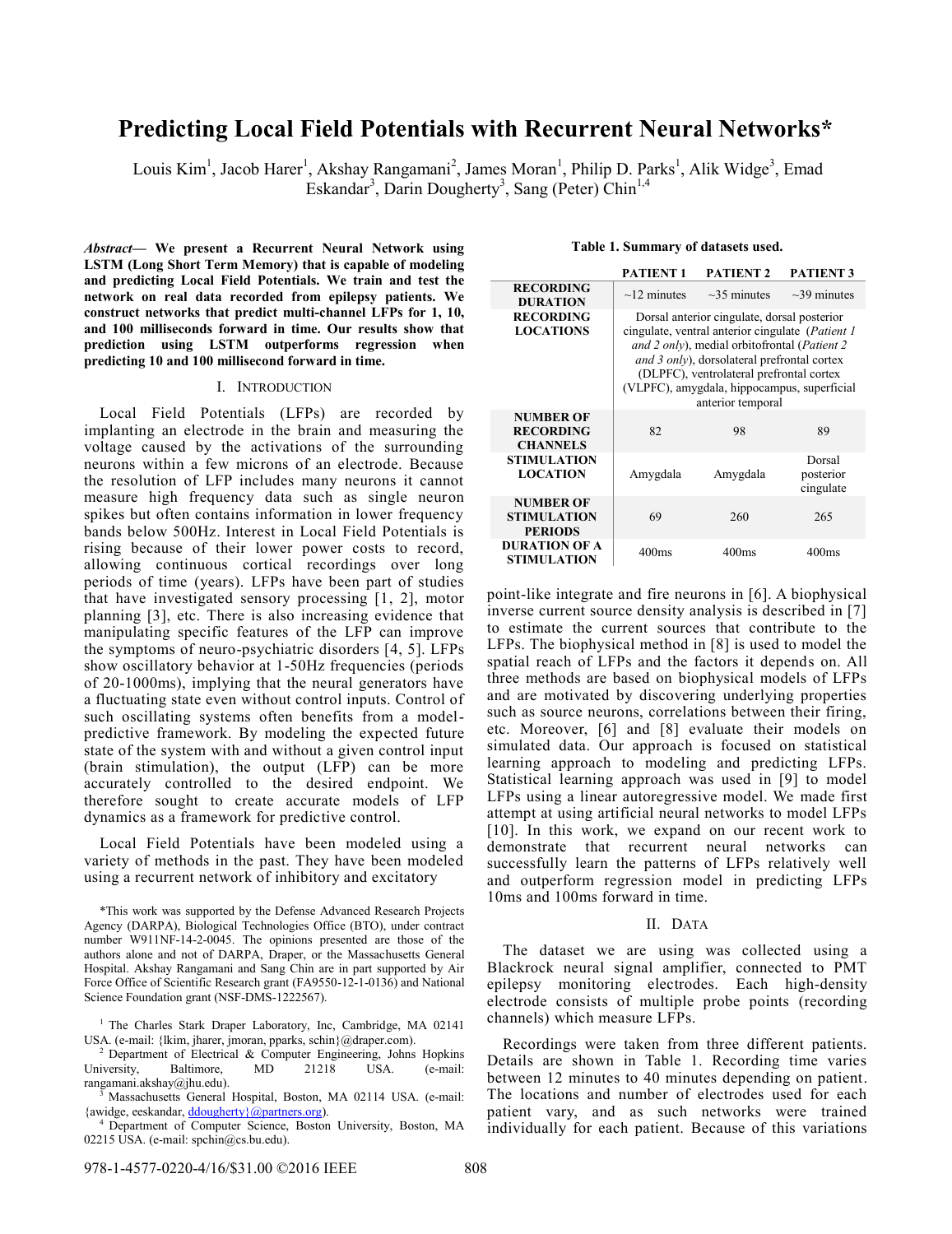in the locations and numbers of electrodes between patients, networks trained on one patient cannot be applied to other patients. In practice, this means networks would have to be trained on the target patient before use. The same type of electrodes and recording technology were used for all patients. During recording patients were asked not to perform any task. The electrodes were sampled at a frequency of 1kHz, since we are limited in temporal resolution beyond that. Table 1 summarizes the datasets used.

The majority of the electrode sites were used to measure the LFPs at their location. However, two electrodes in each dataset were used to provide stimulation instead. Stimulation consists of applying an AC voltage between the two electrodes with a set frequency, duration and amplitude. The frequency and amplitude of stimulation were varied during the course of the recording in order to measure the effect of different stimulation parameters.

In order to prevent overfitting, models were trained on a first 300 seconds sequence of data and tested on a second 300 seconds sequence. Both sequences contain several stimulations and periods of time between stimulations.

## III. LONG SHORT TERM MEMORY NETWORKS

The networks used in this paper are recurrent neural networks (RNN's) built using Long Short Term Memory (LSTM) [11] units. RNN's expand upon traditional feed forward neural networks by also allowing connections back down the network. These backwards connections form dependencies where the current state of the network is dependent upon the previous state of the network. For simplicity in training this is usually limited to connections to the same layer, meaning a layer's current state at time *T* is dependent both upon the input to it at time *T* and upon its previous state at time *T-1*.

In addition to this standard feedback path which is included for all RNN's, LSTM layers also include a second state known as the cells state. Information in this state is directly passed from one time step to the next. The LSTM controls the value of this state through the use of an input gate, forget Gate, and output gate. The input gate regulates when the input affects the cell state, the forget gate regulates if the previous cell state value should affect the current, and the output gate controls if the cell state affects the output of the Neuron. The behavior of each gate is learned during training along with the standard weights. The cell state gives LSTM neurons the ability to store information for arbitrarily long periods of time and as such make them useful in cases with dependencies on data far in the past.

# IV. PREDICTION

We predicted the value of the sampled signal 1, 10, and 100ms forward in time. At each time step *T* the input is a vector containing the sampled values at time *T*. The desired output is then the value of the sample at time *T + the desired prediction distance*. In addition to the LFP signals across all channels, input to the prediction models also included a vector consisting of a bit which indicates if a stimulation is occurring followed by the amplitude and duration of the

**Figure 1. Multi-channel network architecture.**



stimulation. The LFP measurements and stimulation vector were concatenated together to form the input.

Three different prediction models were used, *Previous*, *Regression*, and *LSTM*. The *Previous* model simply uses the single most recent data sample as its prediction. The *Regression* model uses an autoregressive approach which takes a concatenation of the previous 10 data samples in order to predict future LFP value. We used an order 10 regression model as a reasonable benchmark since [9] used an order 7 autoregressive model. The *LSTM* prediction model used LSTM units as discussed above, and is further explained in the following section. For each of the 1, 10, and 100ms forward predictions, mean absolute error was computed and averaged over all three patient datasets as a metric to compare the performance of three prediction models.

## *A. LSTM Network Architecture and Training*

The LSTM networks we used were constructed and trained using the deep learning framework, Caffe [12]. We trained two different networks, which differ only by their number of LSTM layers. The first network follows a standard 3 layer neural network approach with input, hidden, and output layers. In this case the hidden layer contains LSTM neurons. The network is fully connected, meaning each LSTM layer has a forward connection to every input and a recurrent connection to every LSTM neuron. The output layer contains a neuron for each probe point and each is fully connected to the LSTM hidden layer. Fig. 1 shows the structure of this network architecture.

The second network is the same architecture as the first except it contains two hidden layers. The second layer is fully connected to the first LSTM layer and the output layer connects directly to it. The addition of more hidden layers generally allows for the network to learn more complex representations of the data.

For training, the weights of the networks were initialized randomly using a Gaussian distribution with a standard deviation of 0.01. Training was done by stochastic gradient descent with momentum of 0.9. Initial learning rate was set to 0.1, and decreased every 20,000 iterations by a factor of 10. The network was trained using mini-batches of 200 time steps at a time. The networks hidden layers each contain 2000 LSTM neurons. Ideal number of neurons for the hidden layer of the network and the initial learning rate were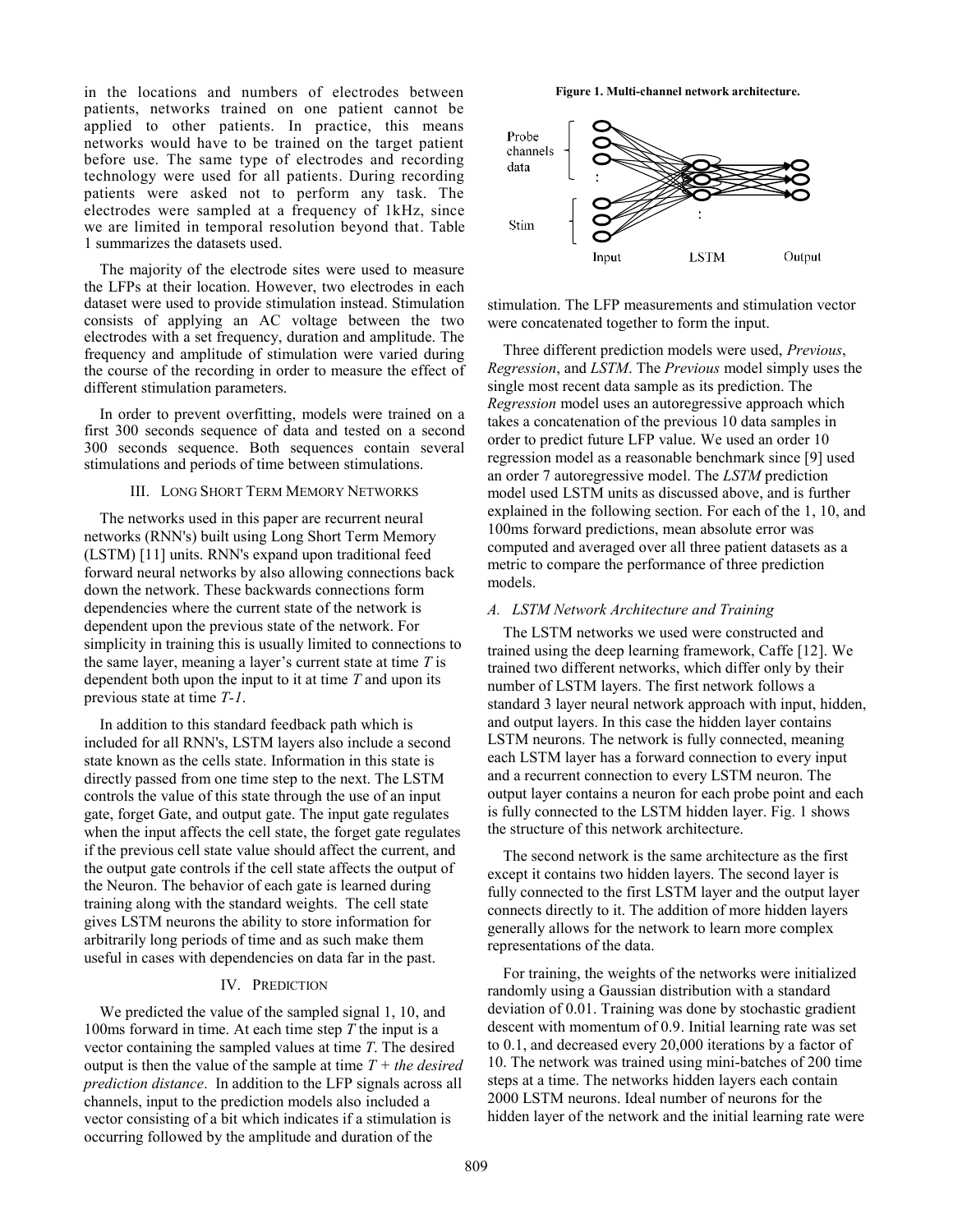

**Figure 2. LSTM prediction results for Patient 1, Channel 60, predicting (a) 1ms, (b) 10ms, and (c) 100ms forward in time.**

chosen based on their sensitivities to the prediction errors shown in Section IV *C*.

# *B. Results*

For each of the networks described above we trained a network to predict 1, 10, and 100ms out for each of the three patients used. We calculated the mean absolute error of the testing data and averaged it across all patients. The single layer LSTM network achieved mean absolute errors of 0.014, 0.026, and 0.060 for 1, 10, and 100ms forward predictions. Its prediction loses accuracy as we predict 10ms and 100ms, but it still maintains the overall shape. This results indicate that the network was able to learn the patterns of the data relatively well. This is backed up visually by Fig. 2 which shows the prediction results for channel 60 of Patient 1.

The high frequency oscillations in the data are largely lost at 100ms, but the overall shape is maintained.

Fig. 4 compares the overall prediction errors across all three patient datasets for the networks described previously. Surprisingly, *Previous* and *Regression* performed better than both *LSTM* networks when predicting 1ms forward. The success of regression here is most likely due to the linear nature of the data when only looking 1 time step into the future. Fig. 3 shows a zoomed in view of a portion of data for 1ms prediction times. Due to the overarching oscillations in the data it makes sense that a linear model would be able to predict the next point with high accuracy. This assertion might also explain the failure of *LSTM* to do better than *Previous.* If the data is linear the LSTM network will be required to approximate the linear model with its nonlinear activations. This may be difficult given the number of LSTM neurons is not orders of magnitude more than the number of outputs.

**Figure 3. LSTM 1ms prediction results for Patient 1, Channel 60, zoomed in on a 50ms period.**



**Figure 4. Prediction error (average across three patient datasets) comparison between** *Previous***,** *Regression***, and** *LSTM* **models.**



The LSTM does outperform the other models when predicting 10ms and 100ms forward. This suggests that there is some dependency on past information beyond 10 time steps which is required for accurate prediction that far into the future. Interestingly though, the additional layer of LSTM neurons seems to make very little difference, yielding about 1% improvement in errors between the two LSTM networks for all 1, 10, and 100ms forward predictions. This implies that the features captured by the first layer cannot be easily improved upon by the addition of a second layer.

Although the LSTM models does outperform the other models it is surprising that they do not do so more. There are many possible explanations for this. It is certainly possible that a more complex network will significantly outperform our current LSTM's. However, the fact that we see insignificant improvement of the two layers LSTM over the single layer seems to suggest that a more complex network does not help this issue. It is also possible that we do not have enough information from the limited number of electrodes we are measuring to predict the activity which governs the brain region we are observing.

#### *C. Sensitivity Analysis*

When training neural networks, the hyper parameters such as learning rate and number of neurons often have to be tuned appropriately to minimize the loss of the network. We conducted a sensitivity analysis to analyze the sensitivity of the prediction error to the initial learning rate and the number of neurons. Results are shown in Fig. 5 and Fig. 6. Analysis was done only on patient 1 because of time constraints, since enumerations of these types require